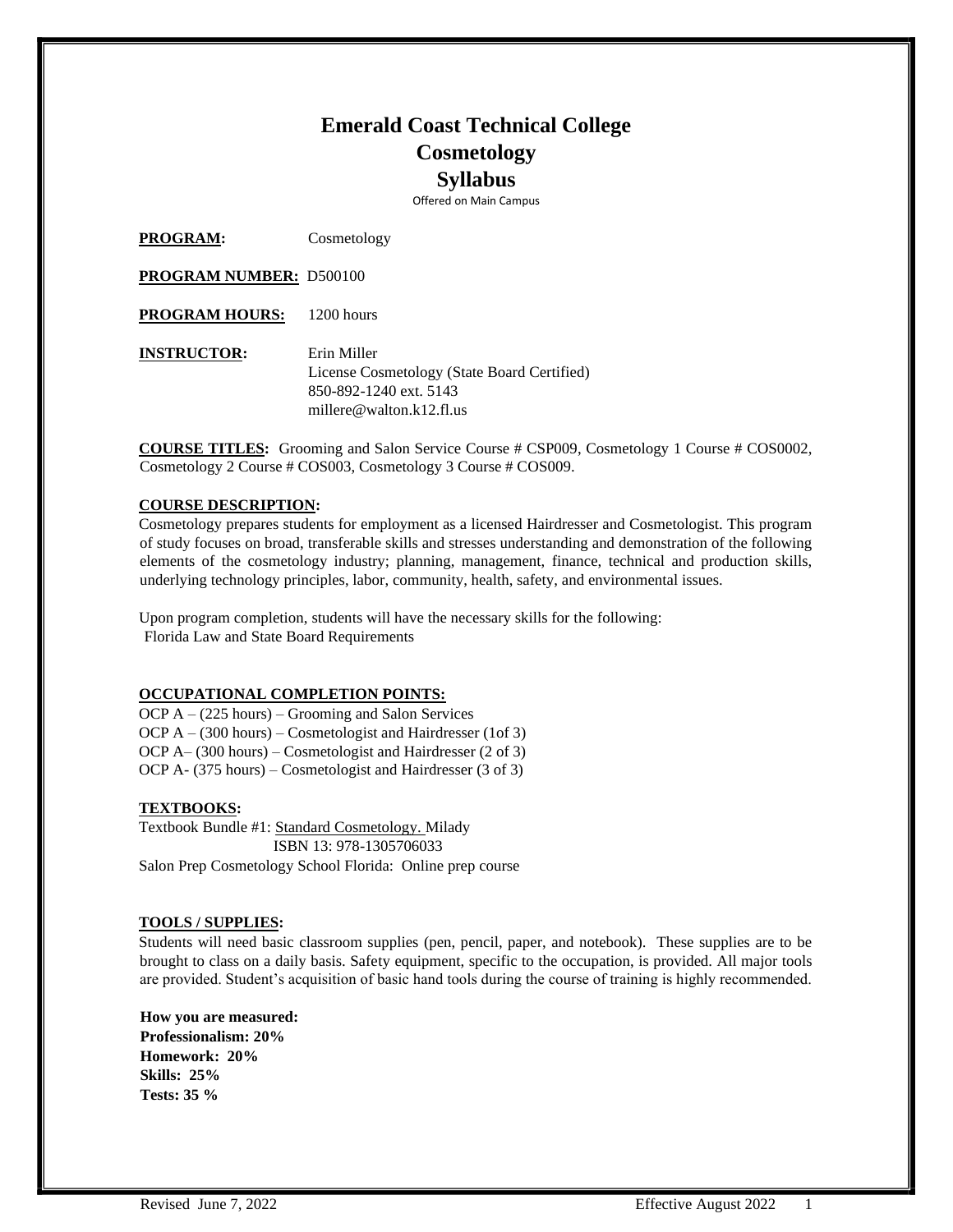**Numerical Equivalent: 100-95= A 94-85= B 84-77= C Below 77= F \*A student that does not pass a course with 77% or higher is required to take the course again.**

# **MAJOR COURSE OBJECTIVES:**

After successfully completing appropriate course (s) for each occupational completion point of this program, the student will be able to perform the following:

- 1. Identify career opportunities.
- 2. Employ safe, sanitary and efficient work practices.
- 3. Demonstrate an understanding of entrepreneurship-management skills.
- 4. Identify and perform hair styles and shaping (cutting).
- 5. Identify and prepare hairpieces, wigs and hair attachment.
- 6. Identify and perform permanent waving / reconstruction and curl/ chemical relaxing.
- 7. Identify and apply temporary / semi-permanent and permanent color / bleach and specialty color techniques.
- 8. Demonstrate the practice of performing manicures, pedicures, and apply artificial nails / nail wrap identifying the proper procedure and application of chemical.
- 9. Perform facials, manipulation and related massage, make-up, hair removal, and artificial lash application.
- 10. Demonstrate knowledge of Florida Law and State Board requirements.

#### **STRATEGIES:**

- 1. Attending classes, completing book and clinic practical work.
- 2. Completing reading and homework assignments.
- 3. Studying/maintaining handouts.
- 4. Reading current publications from the Cosmetology industry.

## **PROGRESS:**

Students will be provided with detailed assignment sheets for each major area/topic of study. Complete mastery of an area must be achieved before proceeding further. **Students are responsible for maintaining Satisfactory Academic Progress throughout the course** consistent with their individual student ability.

## **LECTURES/DISCUSSION GROUPS:**

Formal class lectures/discussions are held on a regular basis.

## **LAB SHEETS AND ACTIVITIES:**

Instruction and learning activities are provided in a laboratory setting using hands on experience with chemicals, implements, and equipment appropriate to the programs' content and in accordance with safety and sanitation practices in trade. Students will need basic classroom supplies (pen, pencil, paper, and notebook). These supplies are to be brought to scheduled classes.

## **CONFERENCES AND ASSISTANCE:**

You are welcome and encouraged to come to instructor's office to talk over any problems you may have in this course. Students needing assistance with problems will research along with the instructor all possibilities and utilize all reference materials to achieve a solution. Problems can be presented to the class as a whole for research upon instructor's approval. Class interaction and discussion is encouraged.